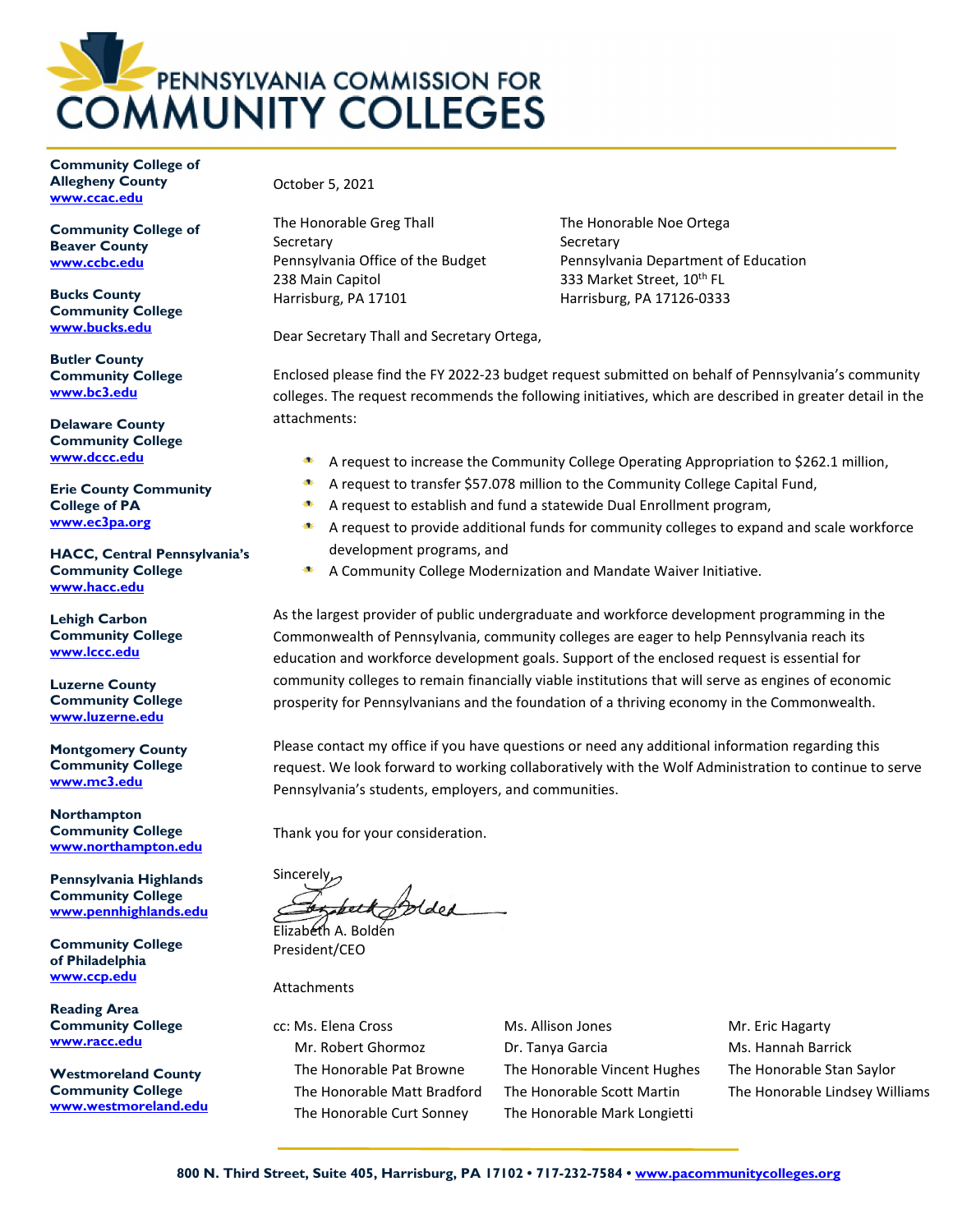

## **Community CollegeOperating Appropriation** *Page 1 of 2*

## **Background**

Pennsylvania's community colleges are the primary providers of education and workforce training in the Commonwealth. Each year, hundreds of thousands of credit and non-credit students enroll in a Pennsylvania community college – preparing to transfer to four-year institutions, participating in programs that prepare them to enter the workforce, or enhancing skills to advance within their existing careers. Community colleges also partnerwith more than 1,800 employers across Pennsylvania to provide customized training for local, in-demand and family-sustaining careers.

At Pennsylvania's community colleges, processes are regularly examined to ensure they are operating efficiently and effectively, consistently verifying that each college is a responsible steward of public resources. Community colleges have managed expenses by reducing costs, reallocating resources, and creating efficiencies across all aspects of operations.

However, state and local financial support has failed to keep pace with the needs of community colleges, causing them to reevaluate, and in some cases reduce, program offerings. Disinvestment at the state and local level has also caused tuition increases at Pennsylvania's community colleges and, in some regions, threatens the affordability of a community college education.

Pennsylvania is at a crossroads. It must either invest in its public community colleges and embrace this affordable, postsecondary option or deal with the real and significant impact of disinvestment, including:

- **N**EClosure,
- **W**-Retrenchment,
- **N**-Layoffs,
- Economic disruption at the local level, and the
- Loss of the most impactful sector of higher education in the Commonwealth.

In setting its priorities for the 2022-23 fiscal year, the Commonwealth will decide whether it will continue to exacerbate the inequitable access to higher education that has persisted for decades; or whether it is willing to make the investments needed to ensure that all Pennsylvanians have access to quality, affordable and accessible higher education and workforce development training programsthat will drive the state's economic growth.

The role Pennsylvania's community colleges play in the Commonwealth's education and workforce development strategies has never been more important. As the Commonwealth seeks to rebuild its economy, it will need the flexible, affordable education and training programs offered by community colleges to ensure that Pennsylvanians can gain the skills to enter or advance in the workforce and support the economy.

#### **Status**

For FY 2021-22 the line item for Pennsylvania's community colleges was increased to \$245.2 million, but the entire amount of the increase (\$1.385 million) was dedicated to the newly established Erie County Community College of Pennsylvania (EC3ofPA). The pre-existing 14 community colleges have been funded at the same level for three consecutive years. Level funding for these 14 pre-existing colleges falls short of what is needed to allow the colleges to recover from historically inadequate funding levels and respond to ongoing fixed cost increases, including pension and benefit cost increases.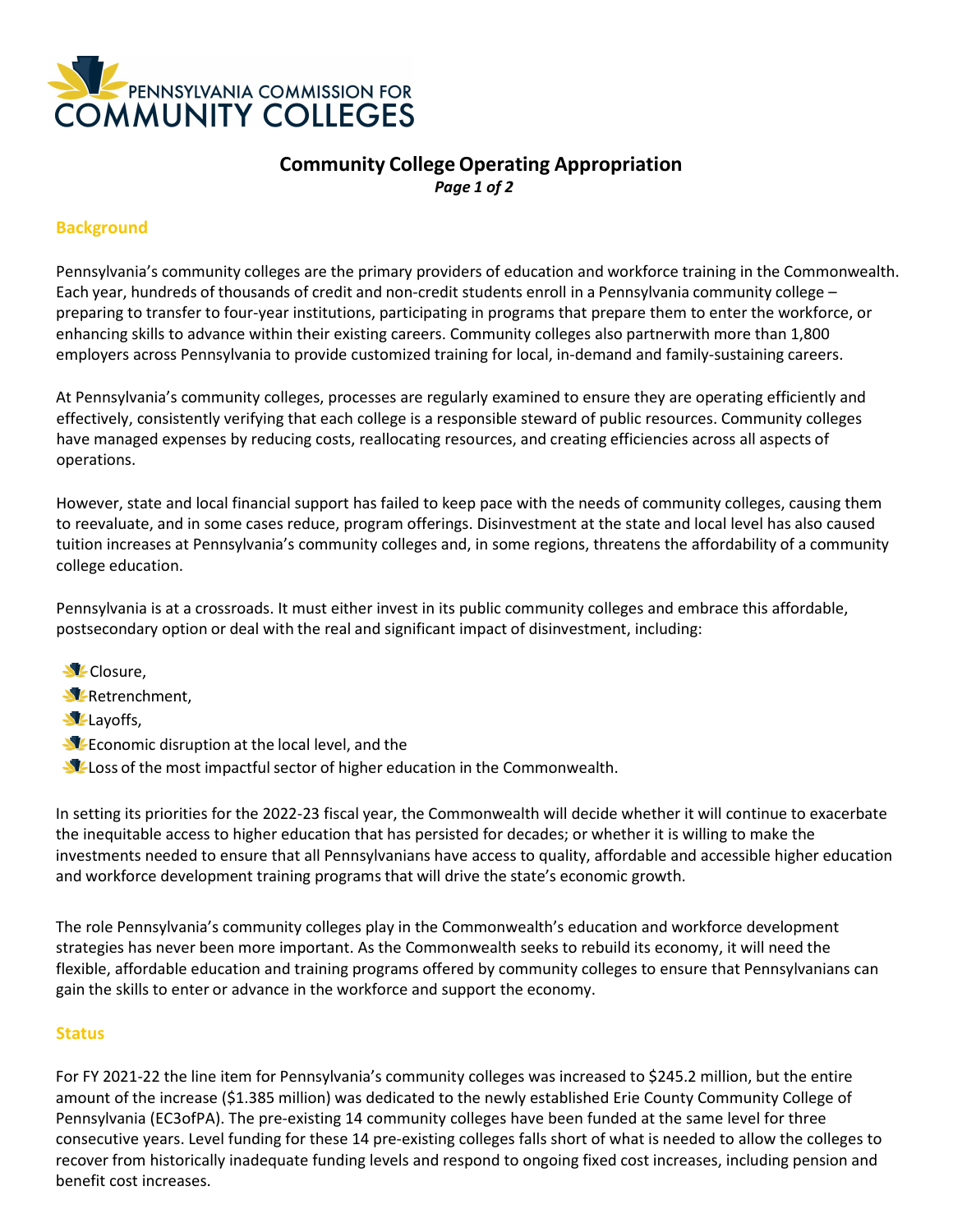

## **Community CollegeOperating Appropriation** *Page 2 of 2*

#### **Request**

The Pennsylvania Commission for Community Colleges requests the Community Colleges Operating Line Item Appropriation distributed to the 14 community colleges be increased by at least 7.5 percent or \$18.3 million, bringing the total appropriation to \$262.1 million for FY 2022-23. This increase would adjust the 2015-16 operating appropriation consistent with the HEPI National*,* reflecting the HEPI National preliminary forecast through FY2021 and an additional conservative 2% inflation through FY 2022. The Commission recommends that these funds be separate from, and in addition to, any operating funds allocated to the EC3ofPA.

The appropriation history for the Community Colleges Line Item is below:

| <b>Fiscal Year</b> | <b>Operating Appropriation</b> |
|--------------------|--------------------------------|
| 2015-16            | \$226,450,000                  |
| 2016-17            | \$232,111,000                  |
| 2017-18            | \$232,111,000                  |
| 2018-19            | \$239,074,000                  |
| 2019-20            | \$243,855,000                  |
| 2020-21            | \$243,855,000                  |
| 2021-22            | \$245,240,000*                 |
| 2022-23            | \$263,500,000 Recommended*     |

\* Full amount inclusive of increase allocated to EC3ofPA

### **Benefits**

`

These funds will allow the colleges to maintain instructional quality and provide appropriate support services to students to ensure their postsecondary success. The funding will also allow Pennsylvania to make progress toward its postsecondary attainment goal of 60 percent of Pennsylvanians aged 25-64 with a postsecondary degree or credential by 2025, with a particular focus on closing attainment gaps for historically underrepresented populations – populations which community colleges educate at higher rates than any other higher education sector.

### **Method of Change & Proposed Timetable**

The Commission proposes that funds be included in the FY 2022-23 budget.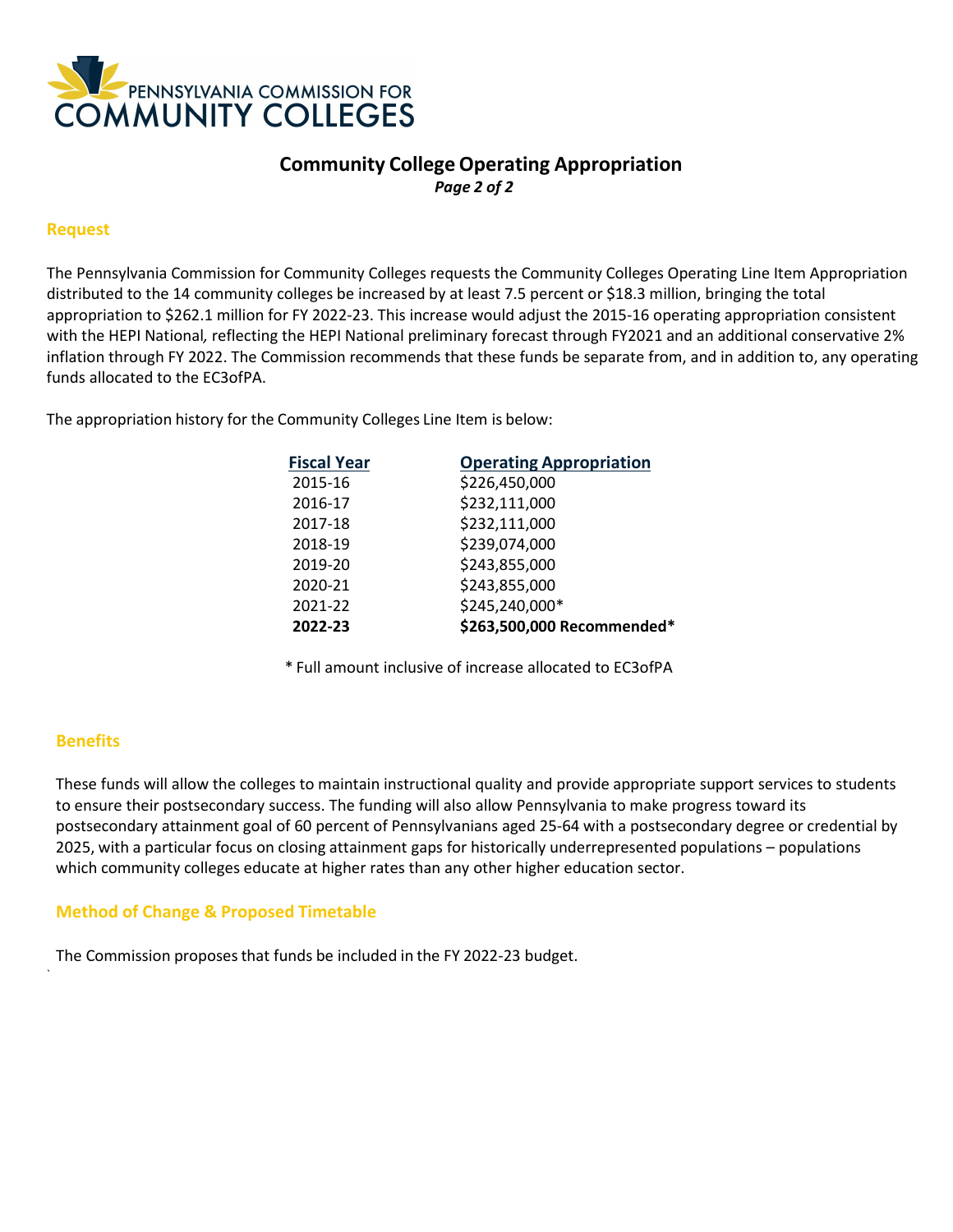

# **Community College Capital Fund**

### **Background**

Pennsylvania's community colleges receive financial support for instructional and infrastructure improvements through the Transfer to the Community College Capital Fund Appropriation. These state funds provide for one-half of the cost of approved capital projects. For FY 2021-22, the Transfer to the Community College Capital Fund was \$52.078 million. Of that amount, the Pennsylvania Department of Education (PDE) reserved \$3.209 million for the Erie County Community College of Pennsylvania.

#### **Status**

The Transfer to Community College Capital Fund Appropriation has traditionally supported new instructional and infrastructure improvement projects – such as leases, capital projects or necessary technology upgrades – at Pennsylvania's community colleges. However, in August 2021, PDE notified the 14 pre-existing community colleges that there would be no new money to support any new projects at the colleges in FY 2021-22. This follows limited funding in FY 2020-21 where only five colleges received new funding.

Without an increase in funding, it is possible that there will again be no money to support new projects in FY 2022-23. If that is the case, it will ensure that five of the Commonwealth's community colleges will not have received any increase in capital funding for three years. In fact, one of Pennsylvania's largest community colleges has not received additional funds for new capital efforts since FY 2017-18. With community college campuses aging across the Commonwealth, increased funding is not only necessary to maintain the Commonwealth's current investment in community college infrastructure on the most basic level, but also to provide the facilities and equipment necessary to ensure students are offered high-quality instruction in high priority occupations at an affordable rate in the years to come.

### **Request**

For FY 2022-23, the Pennsylvania Commission for Community Colleges requests that the appropriation be increased by 10 percent or \$5 million, to a total \$57.078 million, to provide funds to support one priority project at each Pennsylvania community college. Lack of funding delays vital capital projects related to matters of student/employee safety such as college-wide HVAC upgrades in the wake of the COVID-19 pandemic, roof replacements and campus security and access control systems. In addition, projects in waiting include modernization of aging IT infrastructures and even a request to help ensure a college's basic stability with the acquisition of their sole campus location which is currently only leased.

The Commission recommends that these funds be separate, and in addition to, any capital funds designated for the Erie County Community College of Pennsylvania.

### **Benefits**

Capital improvements and the funds that support them are critical if the colleges are to continue to meet the Commonwealth's education and workforce training needs. Projects completed with these funds will increase economic activity at the local level and will provide the colleges with the resources to modernize their facilities as part of their ongoing efforts to meet education and workforce needs of the Commonwealth.

### **Method of Change and Proposed Timetable**

The Commission proposes that funds be included in the FY 2022-23 budget.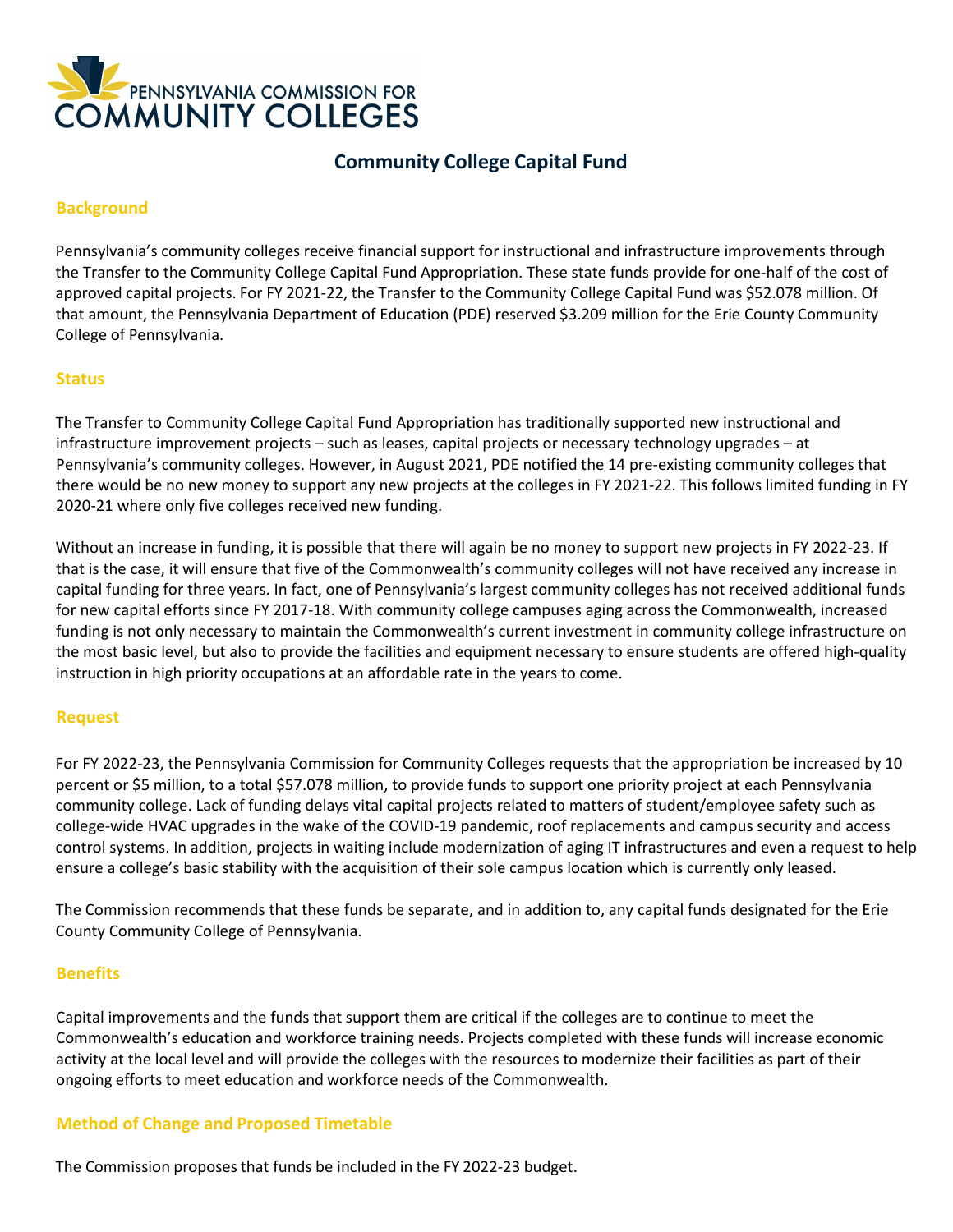

# **Dual Enrollment/Early College** *Page 1 of 3*

### **Background**

Dual enrollment, sometimes referred to as concurrent enrollment or early college, are programs in which secondary students enroll in postsecondary coursework and receive both college and high school credit. It is used by high school students to explore college options and earn college credit prior to high school graduation. Increasingly popular among eligible high school juniors and seniors, dual enrollment has the potential to decrease the cost of higher education and reduce student debt.

Dual enrollment is a proven policy associated with a range of positive outcomes, including:

- **X** Reduced time-to-degree,
- **V**-Quicker entrance into the workforce,
- **I**Increased high school graduation rates,
- **I** Increased postsecondary attainment rates (even after controlling for student, family, schooling achievements, and school context factors),
- **X** Reduced cost-to-degree, and
- Lower student debt.

According to the **Education Commission of the States**, "students who dually enroll are more likely than their non-dually enrolling peers to finish high school, matriculate in a postsecondary institution and experience greater postsecondary success."<sup>1</sup> Similar positive outcomes have been documented by th[e League for Innovation in the Community College](https://www.league.org/project-resource/ccti-alert-report-21-dual-enrollment) and the [Community College](https://ccrc.tc.columbia.edu/publications/what-happens-community-college-dual-enrollment-students.html) Research Center, among [others](https://www.insidehighered.com/quicktakes/2020/02/19/strong-returns-early-college-high-schools)[.](#page-4-1)<sup>[2,3,](#page-4-2)[4](#page-4-3)</sup>

Massachusetts recently assessed their [early college program](https://2gaiae1lifzt2tsfgr2vil6c-wpengine.netdna-ssl.com/wp-content/uploads/2019/06/Investing-in-Early-College-Report.pdf) and found the program was helping narrow education equity gaps and increase college completion rates among students of color, first-generation college students and those from lowincome background[s.](#page-4-4) 5

As the uncertainty caused by COVID-19 continues, dual enrollment offers a way to ensure high school students continue to access high-quality instruction through their local districts. Pennsylvania should be doing everything it can to ensure its students have access to high quality, college-level coursework that will propel them to postsecondary success, particularly given the current uncertainties associated with national standardized tests.

<span id="page-4-1"></span><sup>2</sup> League for Innovation in the Community College (2005) *Dual Enrollment: A New Major Trend.* <https://www.league.org/project-resource/ccti-alert-report-21-dual-enrollment>

<span id="page-4-4"></span><sup>5</sup> MassINC (2019) *Investing in Early College: Our Most Promising Pathway.* [https://2gaiae1lifzt2tsfgr2vil6c-wpengine.netdna](https://2gaiae1lifzt2tsfgr2vil6c-wpengine.netdna-ssl.com/wp-content/uploads/2019/06/Investing-in-Early-College-Report.pdf)[ssl.com/wp-](https://2gaiae1lifzt2tsfgr2vil6c-wpengine.netdna-ssl.com/wp-content/uploads/2019/06/Investing-in-Early-College-Report.pdf) [content/uploads/2019/06/Investing-in-Early-College-Report.pdf](https://2gaiae1lifzt2tsfgr2vil6c-wpengine.netdna-ssl.com/wp-content/uploads/2019/06/Investing-in-Early-College-Report.pdf)

<span id="page-4-0"></span><sup>1</sup> Education Commission of the States (2018) *Rethinking Dual Enrollment to Reach More Students.* [https://www.ecs.org/wp](https://www.ecs.org/wp-content/uploads/Rethinking_Dual_Enrollment_to_Reach_More_Students.pdf)[content/uploads/Rethinking\\_Dual\\_Enrollment\\_to\\_Reach\\_More\\_Students.pdf](https://www.ecs.org/wp-content/uploads/Rethinking_Dual_Enrollment_to_Reach_More_Students.pdf)

<span id="page-4-2"></span><sup>3</sup> Community College Research Center (2017) *What Happens to Students Who Take Community College "Dual Enrollment" Courses in High School?* <https://ccrc.tc.columbia.edu/media/k2/attachments/what-happens-community-college-dual-enrollment-students.pdf>

<span id="page-4-3"></span><sup>4</sup> Inside Higher Ed (2020) *Strong Returns for Early-College High Schools*. [https://www.insidehighered.com/quicktakes/2020/02/19/strong](https://www.insidehighered.com/quicktakes/2020/02/19/strong-returns-early-college-high-schools)[returns-early-college-high-schools](https://www.insidehighered.com/quicktakes/2020/02/19/strong-returns-early-college-high-schools)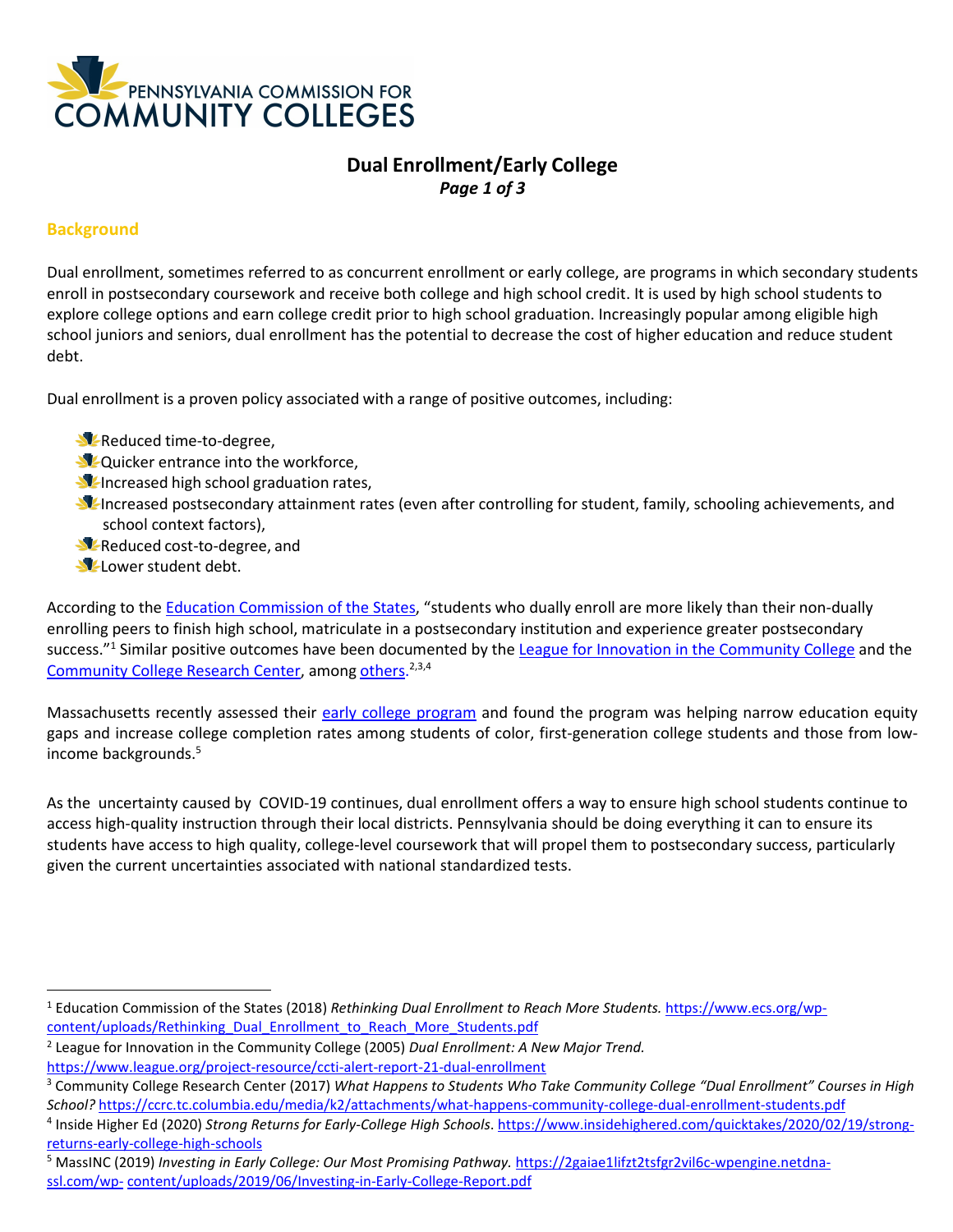

## **Dual Enrollment/Early College** *Page 2 of 3*

#### **Status**

Pennsylvania is one of only two states that does not offer a statewide dual enrollment program.<sup>1</sup>

The Pennsylvania Department of Education previously administered a grant program to support dual enrollment opportunities for students (Article XVI-B of the Public School Code, 24 P.S. §§ 1601-B-1615-B). This program awarded grants to school districts and area vocational technical schools to fund dual enrollment opportunities. The appropriation that supported the grant program for dual enrollment was eliminated in FY 2011-12. As a result, there have been significant changes in dual enrollment programs statewide. A variety of structures and funding mechanisms were implemented, such as:

- Shifting costs to students and their families,
- **A** Reduced tuition by the colleges to preserve this important opportunity to students, and, unfortunately, in some cases,
- Discontinuing dual enrollment programs entirely.

Pennsylvania's community colleges have been enthusiastic partners with secondary education in offering dual enrollment opportunities for students. Student enrollment in dual enrollment courses at Pennsylvania's community colleges steadily increased for several years, but growth has stalled with the lack of state support. During the 2019-20 academic year, 19,950 high school students were enrolled in Pennsylvania community college courses. This represents a 58 percent increase since 2009-10, brought about by the increased focus and commitment of Pennsylvania's community colleges to ensure that Pennsylvania secondary school students have the opportunity to experience the benefits of dual enrollment. However, in order for all Pennsylvania secondary school students to have access to dual enrollment, the Commonwealth needs to implement a statewide program.

### **Change Requested**

The Pennsylvania Commission for Community Colleges and its member institutions recommend the Commonwealth launch a statewide dual enrollment component as part of its strategy to increase postsecondary attainment rates and reduce the cost of postsecondary education throughout the Commonwealth – two outcomes dual enrollment has been proven to support.

There are many models that could be implemented, including providing funds to cover the costs of tuition and fees – which is the largest expense associated with dual enrollment programs – for students who are enrolled in approved dual enrollment opportunities at Pennsylvania's community colleges through new funding or redirection of existing funds.

Focusing on community colleges as the preferred provider in this program will ensure that funding is used in the most efficient manner possible and guarantees the most access for students. For the 2021-22 academic year, the annual average tuition at Pennsylvania's community collegestotaled \$4,270. That amount is significantly less than the average tuition and fees at Pennsylvania State System of Higher Education universities and many of the private colleges and universities in Pennsylvania. Using the most cost-effective provider of public postsecondary education in the Commonwealth to provide the coursework will maximize the number of students who are able to take advantage of the program.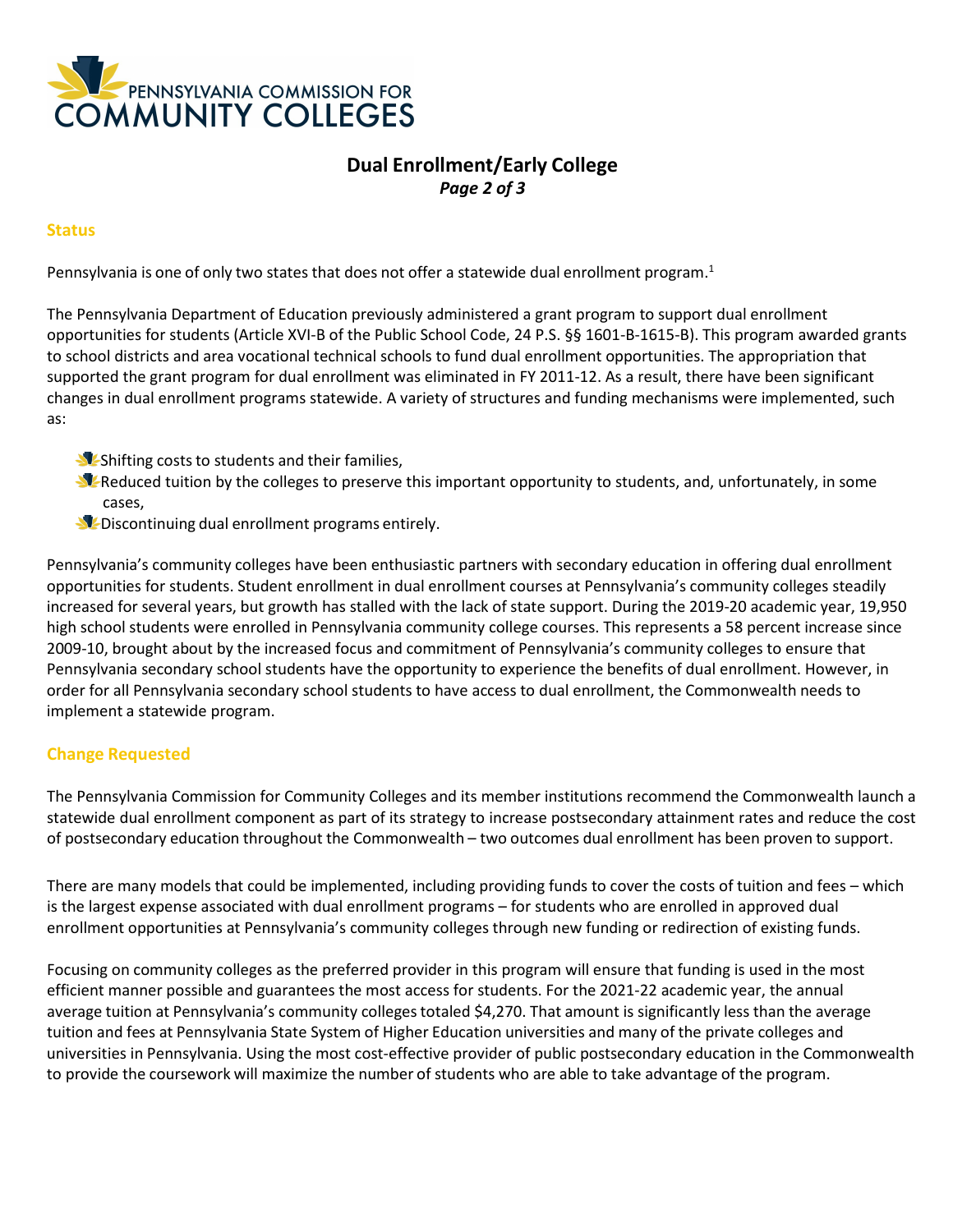

## **Dual Enrollment/Early College**  *Page 3 of 3*

#### **Benefits of Change**

Dual Enrollment and early college has demonstrated its effectiveness as a high school graduation strategy, postsecondary attainment strategy, higher education affordability strategy, and student debt reduction strategy. Statewide implementation of dual enrollment will yield significant benefits for the Commonwealth, its students, and its employers, and help the Commonwealth meet its postsecondary attainment goal.

#### **Method of Change & Proposed Timetable**

The Commission recommends that expanded access to dual enrollment opportunities be implemented immediately, and no later than the 2022-23 academic year.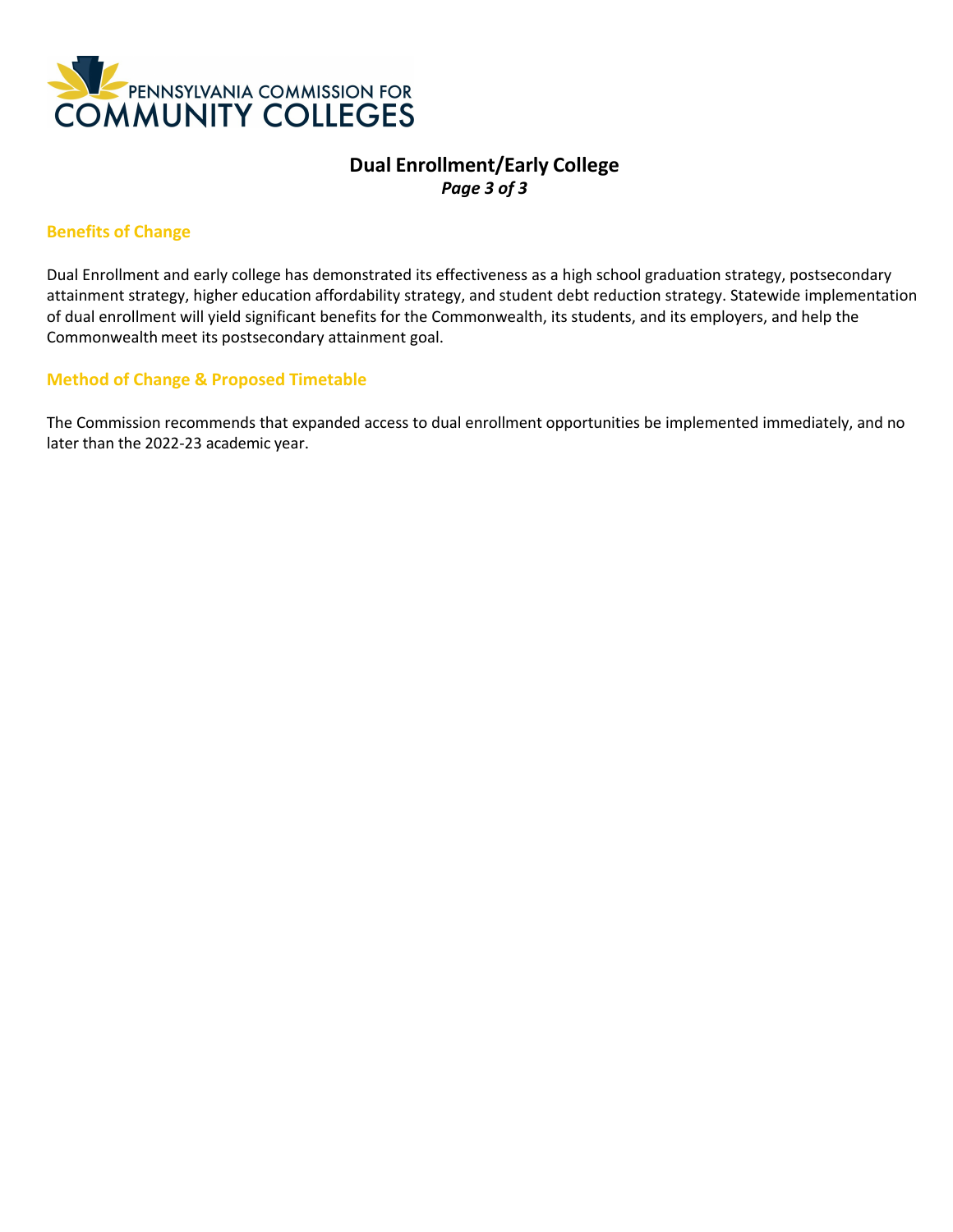

## **Preparing the Commonwealth's Workforce** *Page 1 of 2*

#### **Background**

Pennsylvania needs high-quality, accessible and affordable education and workforce training programs that ensure its workforce remains competitive. Across the nation and here in the Commonwealth, careers increasingly require training beyond high school. In fact, many now require some college or an associate degree.<sup>[1](#page-7-0)</sup> In addition, economic projections suggest the United States will need nearly one million more STEM professionals over the next decade to meet workforce needs in STEM fields.<sup>[2](#page-7-1)</sup>

To meet these rapidly changing needs, Pennsylvania is working towards its own postsecondary attainment goal of 60 percent of the population aged 25-64 holding a postsecondary degree or industry-recognized credential by 2025, with a particular focus on closing attainment gaps for historically underrepresented populations.<sup>3</sup>

#### **Status**

Estimates suggest that Pennsylvania must produce an additional 820,000 postsecondary credentials to meet its attainment goal, with most of the growth needed in associate degree or certificate completion – two areas in which community colleges excel. In addition, the Commonwealth will need to re-engage the more than 1.4 million individuals in Pennsylvania with some college, but no degree in order to meet the attainment goals. These individuals, also known as near-completers, enrolled in and completed some postsecondary coursework, but did not finish their program or degree. Research indicates that nearcompleters often face degree-completion barriers like [cost,](https://www.eab.com/daily-briefing/2017/06/29/why-wouldnt-students-enroll-in-free-college) incompatible schedule, or a change in life [circumstances](https://www.eab.com/daily-briefing/2017/06/06/half-of-adults-regret-a-college-choice) – all barriers which community colleges are well-positioned to address.

Information provided by the Pennsylvania Department of Education in various forums throughout 2020 and 2021 note that Pennsylvania is not on target to meet its postsecondary attainment goals; therefore, it is imperative that the Commonwealth seek a new direction to ensure Pennsylvania businesses have the world-class workforce needed to compete at a global level and reduce the number of Pennsylvanians who are out of work, unemployable, or under-employed.

Community colleges are the largest and most affordable sector of public postsecondary education in Pennsylvania and are uniquely positioned and eager to help the Commonwealth address these needs.

#### **Request**

The Commonwealth should establish a \$10 million grant program for Pennsylvania's community colleges to expand existing, and develop new, programs aligned with local and state workforce needs. These flexible grants would provide funds to the colleges for a variety of necessities including recruitment, equipment, and staff costs, among other expenses. Eligible activities would include high-quality education, training, and other services that prepare students to be successful in future

<span id="page-7-1"></span><span id="page-7-0"></span><sup>&</sup>lt;sup>1</sup> Anthony P. Carnevale (2020) Ignore the Hype. College Is Worth It. Inside Higher Ed.

<https://www.insidehighered.com/views/2020/02/13/why-one-should-ignore-reports-and-commentary-question-value-college-degree-opinion> <sup>2</sup> Stephanie Horan (2021) Fastest-Growing STEM Jobs in the U.S. – 2021 Edition. Smart Asset. [https://smartasset.com/checking](https://smartasset.com/checking-account/fastest-growing-stem-jobs-in-the-us-2021)[account/fastest-growing-stem-jobs-in-the-us-2021](https://smartasset.com/checking-account/fastest-growing-stem-jobs-in-the-us-2021)

<sup>&</sup>lt;sup>3</sup> Karen Molchanow. State Board of Education (2018) *Approval of Pennsylvania's Postsecondary Attainment Goal*. Harrisburg, PA: Author.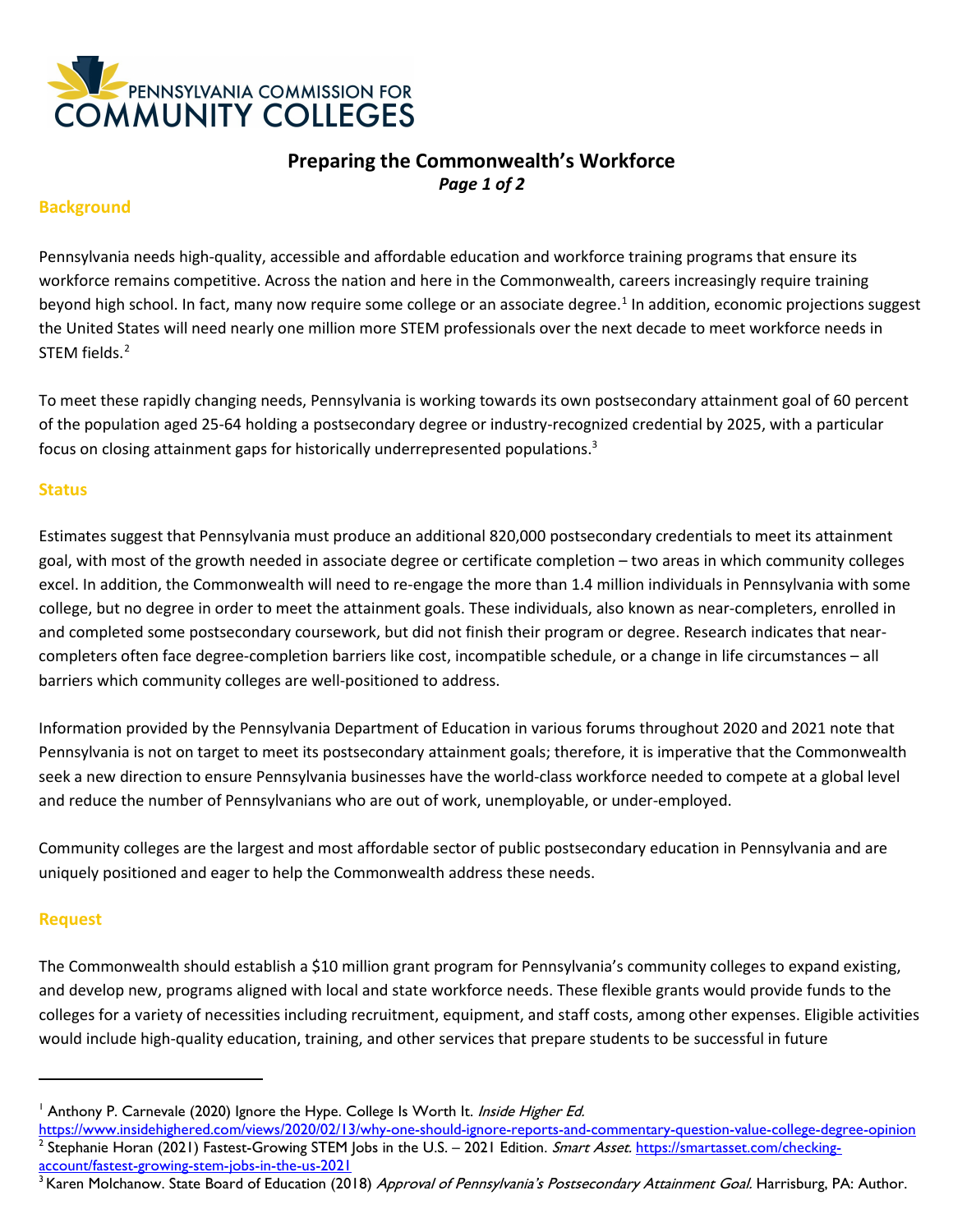

# **Preparing the Commonwealth's Workforce** *Page 2 of 2*

postsecondary education or career opportunities including, but not limited to:

- Associate degree, diploma, or certificate programs;
- **PPRE-Apprenticeship and Apprenticeship programs to expand these opportunities to more students and non**traditional populations; and
- **S** Collaborations with high school counselors to ensure students have successful transitions to postsecondary education.

#### **Benefits**

By providing a \$10 million grant to support workforce development at community colleges, Pennsylvania can increase its postsecondary education attainment rate, expand the Commonwealth's economic competitiveness, and realize the many societal benefits of increased postsecondary completion. Research shows that Pennsylvanians with a postsecondary credential will realize a long list of benefits including increased economic earning power, increased opportunities for career advancement, more stable employment, and employment in jobs that provide health insurance and retirement benefits. In their personal lives, they will be more likely to report they are in good health, more likely to vote, volunteer, donate to charitable causes, and their children are more likely to continue their education past the high school level.<sup>4</sup>

Community colleges already have a strong record of leveraging funds to spur economic development and increase workforce credential attainment. For example, the Pennsylvania Advanced Training and Hiring program (PATH) was developed from a \$10 million grant from the U.S. Department of Labor awarded to three community colleges – Lehigh Carbon Community College, Northampton Community College and Luzerne County Community College. Working with five workforce development boards and hundreds of employers, PATH impacted 1.7 million Pennsylvanians across 13 counties, with more than 91 percent of completers employed within three months of completion.

The success of the PATH program is not unique. Throughout the Commonwealth, Pennsylvanians are completing community college workforce development programs and securing employment as welders, technicians, and utility workers, in addition to dozens of other high-demand occupations. The success of PATH and other community college programs can be expanded and upscaled across Pennsylvania if the state is willing to invest the funds necessary to remove financial barriers to these programs, particularly for low-income, first-generation, and under-represented students.

### **Method of Change and Proposed Timetable**

The program should be legislatively authorized and funded in the FY 2022-23 budget.

<sup>&</sup>lt;sup>4</sup> Philip Trostel, It's Not Just the Money: The Benefits of College Education to Individuals and to Society (Indianapolis, Indiana: Lumina Foundation, 2015.)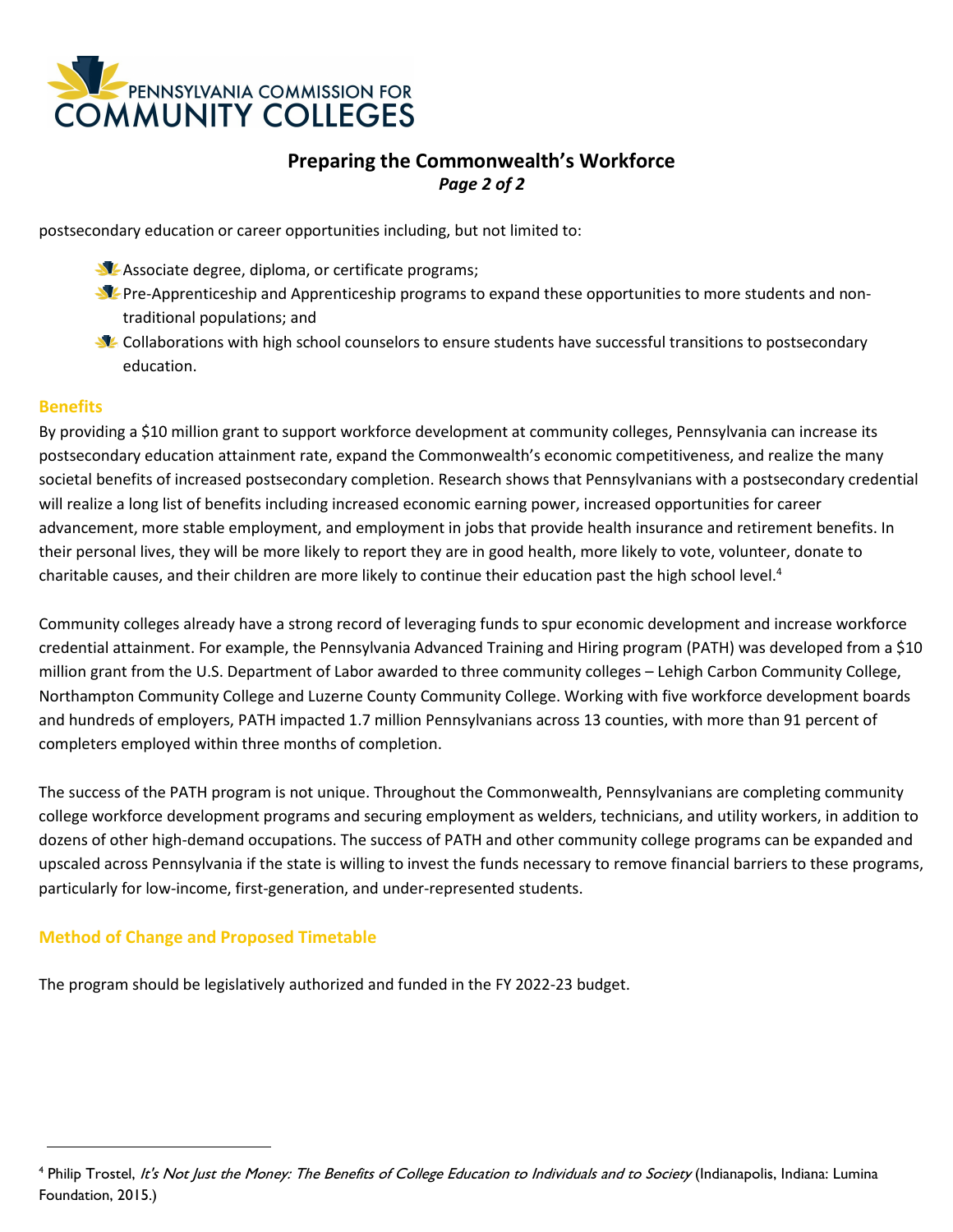

## **Community College Modernization and Mandate Waiver Initiative** *Page 1 of 2*

#### **Background**

Pennsylvania's community colleges are the primary provider of education and workforce training in the Commonwealth. For nearly six decades, community colleges have provided high-quality, affordable workforce training and postsecondary education in the Commonwealth. However, the Community College Act and related statutes and regulations governing community colleges have not been recently updated.

#### **Status**

As part of their review of operations, the colleges have identified several areas of operation that are costly and burdensome. The colleges are requesting policy, regulatory and statutory relief for the items noted below in order to modernize and operate more effectively and efficiently.

#### **Request**

**Provide sovereign and official immunity for community colleges.** Sovereign and official immunity – such as that provided to the Pennsylvania State System of Higher Education in Act 50 of 2020 – should naturally be extended to Pennsylvania's community colleges. This immunity is even more important as the colleges strive to provide all visitors to their campuses with a high-quality educational experience in a safe environment. Even when the colleges follow all the guidance from federal, state, and local authorities, it is not possible to guarantee that individuals will not be exposed to, or contract COVID-19. The colleges must have enhanced protections from frivolous or opportunistic lawsuits alleging exposure to the virus.

**Eliminate the requirement for colleges to submit the tuition compliance calculations and related worksheets pursuant to Title 22, Section 35.29(d).** The calculation and the accompanying worksheets are no longer relevant, as reductions in state and/or local operating support results in a greater reliance on tuition revenue. Therefore, holding the colleges accountable for tuition compliance in an environment where state and local sponsors do not maintain their statutory commitment is inequitable. The elimination of this calculation would reduce the administrative and financial burden at the colleges and reduce expenses, as the colleges' independent auditors would no longer charge for time spent calculating and/or verifying calculations. The Commission recommends eliminating this section in its entirety.

**Exempt community colleges from the Separations Act (71 P.S. §1618) or increase the project dollar threshold.** The Separations Act, enacted in 1913, requires construction projects over a certain threshold to solicit three separate bids and award multiple contracts. This requirement does not reflect changes in the construction industry that have occurred since its enactment more than 100 years ago and does not provide flexibility for colleges to determine the most appropriate method to bid and complete projects. The requirements of the Separations Act hinder efficient construction at the colleges and effective use of public dollars. The Commission recommends exempting community colleges from the provisions of the Separations Act or raising the threshold for projects requiring three bids to \$50,000.

#### **Amend the Public School Code, Article XIX-A to provide for community collegesto award baccalaureate**

**degrees.** Allowing community colleges to confer baccalaureate degrees, particularly in applied areas such as health care and technology, will help Pennsylvania meet the needs of employers and provide an affordable pathway to a baccalaureate degree for students who do not have the resources or ability to attend a traditional four-year university. The community college baccalaureate degree is also a demonstrated strategy to address racial inequalities